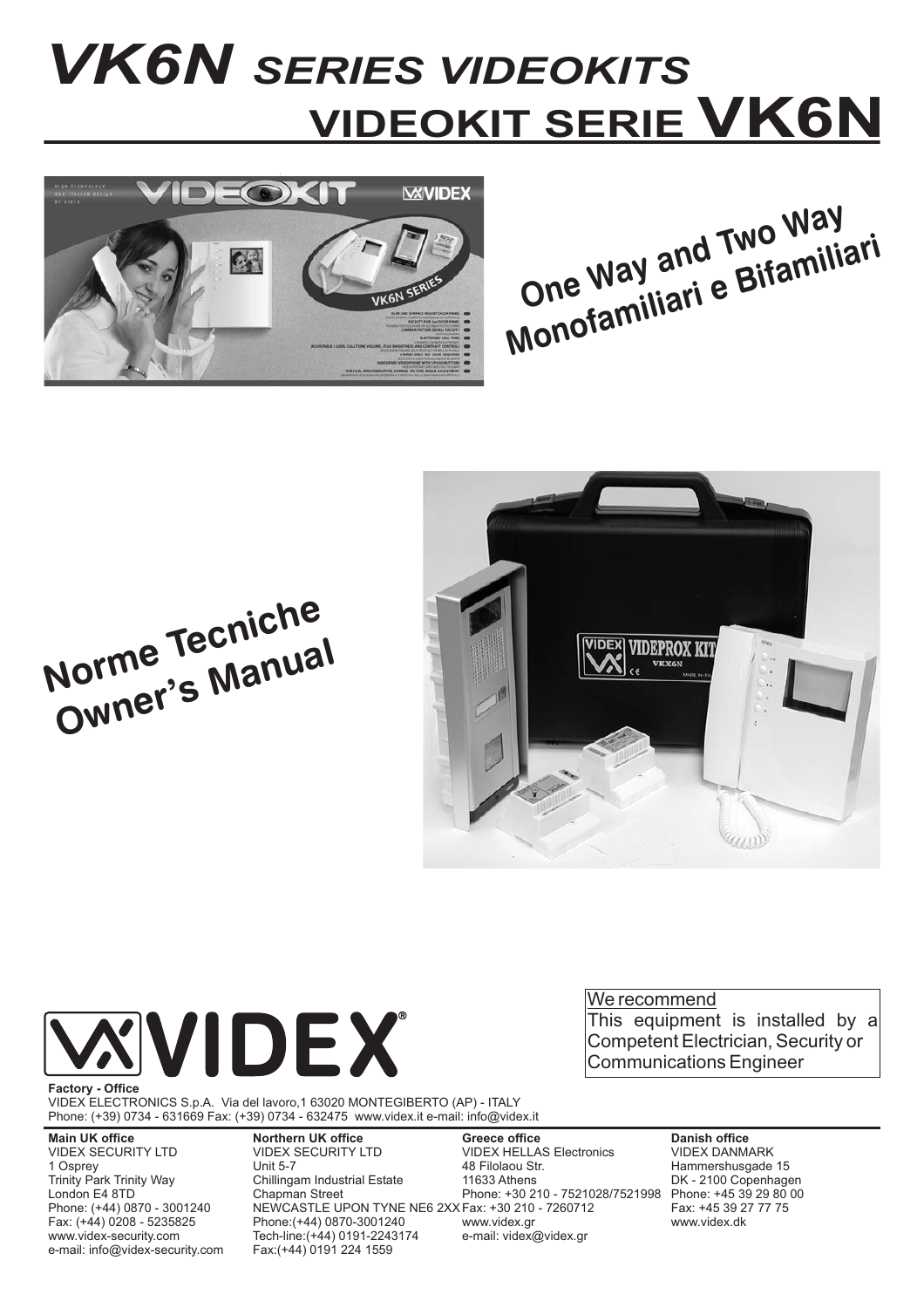# **MARCATURA CE CE MARKING**

La marcatura CE di conformità indica che il prodotto soddisfa i requisiti delle *CE conformity marking indicates that the product respects the requirements* Direttive della Comunità Economica Europea in vigore (in particolare quelle of the applicable European Community Directives in force (specifically 73/23/CEE e 93/68/CEE e Compatibilità elettromagnetica 89/336) ad esso applicabili.

La marcatura CE, apposta sui prodotti dal fabbricante (o da un suo mandatario) sotto la propria responsabilità, è stata creata con l'intento di eliminare gli ostacoli alla circolazione dei prodotti all'interno degli Stati *obstacles to the circulation of products in European Union Member States* membri dell'Unione Europea armonizzando diverse normative a carattere nazionale.

# **VK6N VK6N-S VIDEOKIT** *VK6N VK6N-S VIDEOKIT*

Il VIDEOKIT VK6N è un sistema videocitofonico installazione. Non necessita di cavo coassiale per la  $\sqrt{\frac{140}{140}}$  3035 installazione. Non necessita di cavo coassiale per la  $140$ video ed è dotato di una circuiteria di grande affidabilità ridotte dimensioni, è disponibile sia in versione co (VK6N) che in quella con montaggio da superficie (VK6 disponibili anche in versione bifamiliare (**-2** ) VK6N**-**  $||\cdot||$   $||$   $||$   $||$ VK6NMV-2 ecc. Sono disponibili diverse varianti del kit in base alla poste esterno, che nella versione standard frontale del posto esterno, che nella versione standard è posto esterno video in allumi posto esterno video in allumi posto esterno video in allumi **VK6N/BZ- VK6N/BZ-S**posto esterno video in alluminic L'Art. **VK6N** (kit con posto esterno da incasso) è compos **VK6N/A - VK6N/A-S VK6N/W - VK6N/W-S VK6N/B - VK6N/B-S**

**- Nr.1 Art.831K** - Modulo unità di ripresa che incorporationale contentionale contentionale contentionale contentionale contentionale contentionale contentionale contentionale contentionale contentionale contentionale con **NET ALTABETH** - MODULO UNITA DI FIDESA CHE INCORPETION Fig. 1<br>di alta qualità, diodi led per illuminazione all'infrarosi

1 pulsante di chiamata. E' completa di scatola da incasso (185x115x30 mm), sostegno con cerniera in acciaio e tettuccio anti-pioggia (209x140x35 mm).

- $Nr.1$  Art.3351 Videocitofono con schermo 4" piatto.
- Nr.1 Art.850K Trasformatore di alimentazione in barra DIN 5 moduli; Nr.1 Art.3351 Videophone with a 4" flat screen monitor. primario: 127 e 230Vac, sec.24Vac, 1,6A;
- Nr.1 Norme tecniche;

Art.VK6N-2: Come Art.VK6N ma con i componenti necessari per una installazione bifamiliare: 2 Videocitofoni, 2 Trasformatori ed il posto esterno con 2 pulsanti di chiamata (Art.831K-2).

Art.VK6N-S: Come Art.VK6N ma con scatola di protezione per montaggio a filo muro del posto esterno video (dimens.209x140x62 mm).

**Art.VK6N-2S:** ComeArt.VK6N-2 ma con posto esterno da superficie.



*73/23/EEC, 93/68/EEC and the Electromagnetic Compatibility Directive 89/336).*

*CE marking is applied by the manufacturer (or party delegated to do so by the manufacturer) under their own responsibility. It was created to eliminate by harmonising different national standards.*

*The VK6N VIDEOKIT is an easy to install videointercom system. It does not* **62** *the video signal and it is equipped with the latest electronic components to guarantee high quality and reliability. The video* with the kit is a small size, can be flush (VK6N) or S) and the standard version has a stainless steel front *plate. All kits are are all in two button version (-2) VK6N-2 (for flush mount) and (for surface mount).*

*There are many kit versions available depending on the door panel finish*

*video outdoor station in bronze finish. video outdoor station in aluminium. video outdoor station in white finish. video outdoor station in brown finish. ( with flushing outdoor station) is composed by:*

*- Outdoor station. It incorporates a high quality CCD camera, leds for infrared illumination, audio amplifiers and one call button. Complete with flush mounting box (185x115x30 mm), module support with hinge and rainshield (209x140x35 mm).*

- 
- *Nr.1 Art.850K Power transformer in 5 module DIN box; primary: 127 and 230 V a.c., secondary24 V a.c.; power 24VAmax.*
- *Nr.1 Technical specifications.*

Art.VK6N-2: As Art.VK6N but with 2 videophones, 2 power transformer and *outdoor station with 2 call push buttons (Art.831K-2).*

Art. VK6-S: As Art. VK6N but with surface mounting outdoor station using box *(209x140x62 mm).*

Art.VK6-2S: As Art. VK6N-2 but with surface mounting outdoor station using *box (209x140x62 mm).*

# **VK6NBR VK6NBR-S**

VIDEOKIT con P.E. in ottone

Come il Kit Art. VK6N ma con posto esterno in ottone. Le dimensioni e gli ingombri del posto esterno sono come da figura 2. Questo kit è disponibile anche in versione a colori ma solo e sempre in versione unifamiliare.



# *VK6NBR VK6NBR-S*

*VIDEOKIT with brass outdoor station*

*As but with brass outdoor station. The Art.VK6N outdoor-station dimensions are as shown in Figure 2. This kit is also available in colour version (One button version only).*

## **CVK6N CVK6N-S VIDEOKIT A COLORI** *CVK6N CVK6N-S COLOUR VIDEOKIT*

Come il Kit **Art.VK6N** ma con unità di ripresa a colori (**Art.831K COLOUR**) e Sa*me as Art.VK6N but with outdoor station Art.831K COLOUR and colour* videocitofono a colori Art.3451. Nella versione standard il posto esterno monta una placca in acciaio inox e sono disponibili le stesse varianti del kit : A,W, B e BZ. In assenza di luce permette una buona visione fino alla **VK6N** distanza di 80cm; per migliorare la visibilità notturna illuminare adeguatamente l'ambiente.

# **VK6NMV VK6NMV-S VIDEOKIT CON MEMORIA VIDEO** *VK6NMV VK6NMV-S VIDEOKIT WITH MEMORY*

Come il Kit Art.VK6N ma con in dotazione il videocitofono con memoria video Art.3551 ed il relativo alimentatore Art.850K/MV. L'Art.3551 memorizza, in automatico alla ricezione di ogni chiamata o manualmente su pressione dell'apposito tasto, fino a 32 immagini con relativa data e ora. Raggiunto il limite delle 32 immagini, la memorizzazione riparte a partire dalla prima(vengono sostituite le immagini più vecchie). L'alimentatore Art.850K/MV e realizzato in contenitore DIN 8 moduli, accetta in ingresso 127 o 230Vac e fornisce due tensioni in uscita 24Vac 1.6 A (alimentazione *dc 0,2A(memory board power supply).* videocitofono) e 12Vdc 0,2A(alimentazione memory board).

videophone Art.3451.

*Outdoor station, in standard version, with front plate in stainless steel, available also in A, W, B and BZ. In a completely dark place, it illuminates the visitor up to a distance of 80cm. At night, a suitable illumination is required to maintain a good colour image.*

Same as VK6N but with videophone Art.3551 with video memory and *relevant power supply Art.850K/MV. The Art.3551 allows the storage of 32 video images, automatically at every external call or manually by pressing relevant push button. It also stores date and time of the occurred storage. Over 32 images the first stored is replaced by the new one and so on.*

The **Art.850K/MV** is a power supply in 8 modules DIN box; primary 127 and *230 V a.c., secondary 24 V a.c. 1.6 A (Videophone power supply) and 12 V*

VK6NMV-S<br>CVK6N-S *VK6N/A - VK6N/A-S VK6N/W - VK6N/W-S VK6N/B - VK6N/B-S* CVK6N *Nr.1 Art.831K*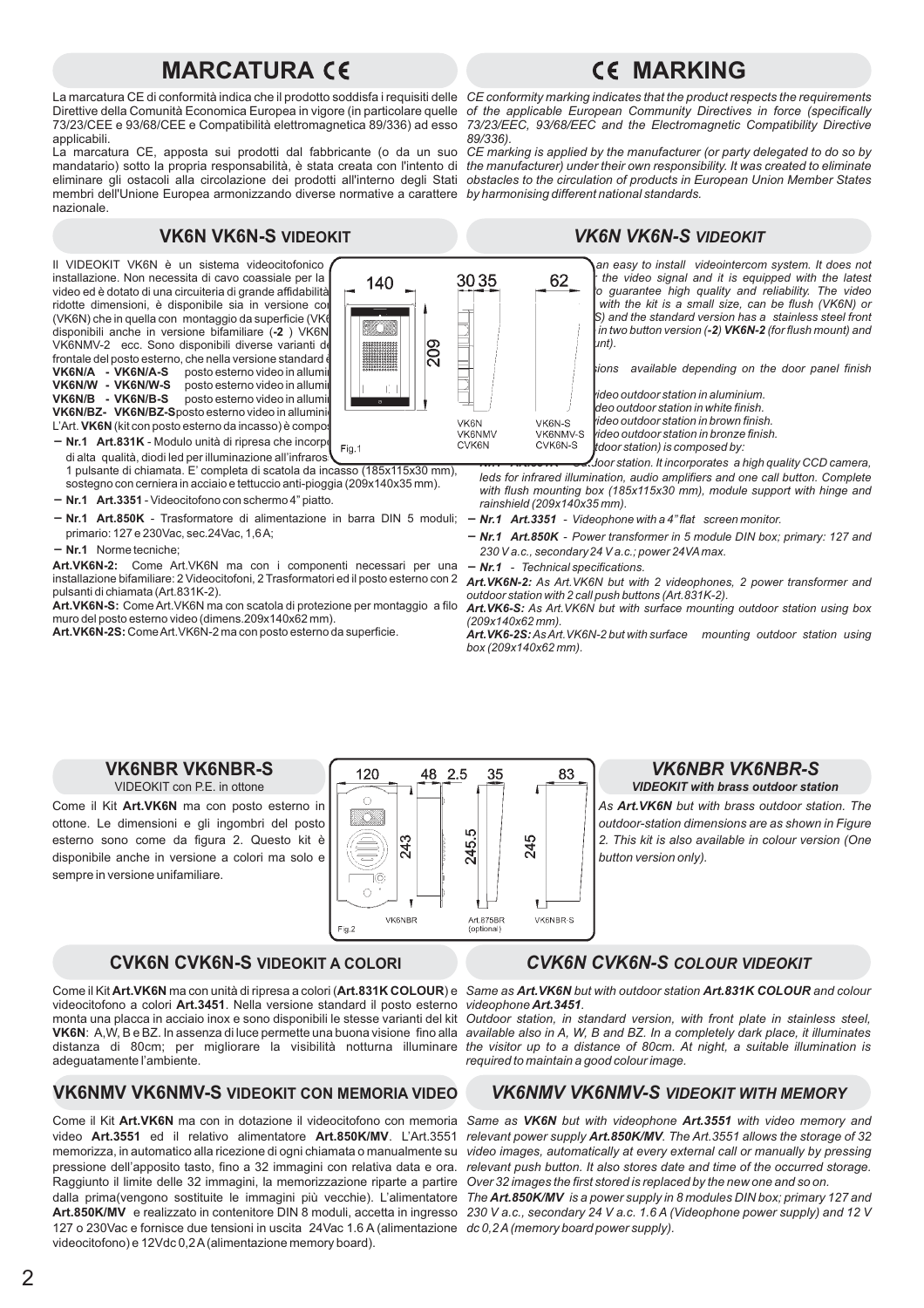### **VKC6N VKC6N-S VIDECODE VIDEOKIT CON TASTIERA DIGITALE APRIPORTA** *VKC6N VKC6N-S VIDECODE VIDEOKIT WITH DIGITAL CODELOCK KEYPAD*

140

Come il videokit Art.VK6N ma con l'aggiunta, sul posto esterno, del modulo tastiera digitale apriporta **Art.VX800-2L**.

La versione standard del kit prevede il posto esterno con placca in acciaio inossidabile ma sono disponibili anche altre due varianti in alluminio (/A) e bronzo (/BZ). Montaggio da incasso: scatola da incasso (305x115x30mm),

sostegno con cerniera in acciaio inox e tettuccio (329x140x35mm).

Montaggio da superficie: scatola protezione (329x140x62mm).

Valigia dimensioni 45x41x10 cm.

Peso totale 5 Kg.

La serratura elettrica non è compresa nei KIT.

# **VKX6N VKX6N-S** VIDEOKIT con lettore di prossimità *VKX6N VKX6N-S VIDEOKIT with proximity card reader*

VproX.

Comprende gli stessi componenti del VK6N più:

 $-$  Nr.1 Art.849 Lettore di chiavi di prossimità; **– Nr.1** Art. VproX20 Unità di controllo per 1 porta e 20 chiavi di prossimità;

- Nr.3 Art.955/C Chiavi di prossimità in formato "Card" (disponile a richiesta in formato "porta chiavi"Art.955/T).

Nelle versioni bifamiliari del kit (VKX6N-2 o VKX6N-2S) sono fornite 6 chiavi di prossimità formato "Card". Come per il VK6N sono disponibili diverse varianti del kit in base alla placca frontale del posto esterno (/A, /W, /B, /BZ). Le dimensioni e gli ingombri sono gli stessi dei kit VKC6N e VKC6N-S.

### **COLLEGAMENTO ALLA RETE ELETTRICA ED INSTALLAZIONE DELL'ALIMENTATORE**

La realizzazione dell'impianto deve essere eseguita nel rispetto delle vigenti normative nazionali, in particolare si raccomanda di:

- Collegare l'impianto alla rete elettrica tramite un **dispositivo di** interruzione omnipolare che abbia una distanza di separazione del contatto di almeno 3mm per ciascun polo e che sia in grado di disconnettere tutti i poli simultaneamente;
- **Il dispositivo di interruzione omnipolare** deve essere posizionato in un luogo tale da consentirne un facile accesso in caso di necessità.

### **Installazione dell'alimentatore**

- -Rimuovere i coperchi copri-morsetti svitando le relative viti e tirandoli verso l'alto;
- Fissare l'alimentatore su barra DIN o direttamente a parete utilizzando le viti ed i relativi tasselli ad espansione forniti a corredo;
- Togliere la tensione di rete tramite il dispositivo sopra indicato ed eseguire le connessioni come previsto dagli schemi proposti (la connessione verso la rete va effettuata in base alla tensione disponibile 127 o 230Vac).
- Verificare che non vi siano errori di connessione e che i fili siano ben serrati nei morsetti;
- Inserire a scatto i coperchi copri-morsetti e fissarli tramite le relative viti;
- Eseguiti tutti i collegamenti, dare tensione all'impianto. -

Scegliere una posizione per il posto esterno tale che i raggi solari o altre fonti luminose di forte intensità, non colpiscano direttamente l'obiettivo della telecamera. Far eseguire i collegamenti necessari secondo gli schemi proposti, impiegando delle apposite canalizzazioni separate dagli impianti ad alto voltaggio. Per il montaggio da incasso, si consiglia di murare la scatola (1) all'altezza mostrata in Fig.4 (bordo superiore della scatola da incasso a 165-170 cm da terra)



Same as **Art. VK6N** but with the addition of a digital code lock module Art. VX800-2L. *Outdoor station in standard version, with front plates in stainless steel, also available inAand BZ.*

*Flush mounting: back box (305x115x30 mm), module support with hinge and rainshield (329x140x35 mm).*

*Surface mounting: surface mounting box (329x140x62 mm).*

*Briefcase dimensions cm. 45x41x10 – Weight 5 Kg.*

*The electrical lock is not included in the KITS.*

Come il kit Art.VK6N, ma con l'aggiunta del sistema di controllo accessi As Art.VK6N but with the addition of the VproX proximity access control *system. It includes the same components of VK6N plus:*

*Art.849 Proximity Card Reader; Nr.1*

VKC6N-S

62

- *Art.VproX20 Control unit for 1 door and 20 proximity keys; Nr.1*
- *Art.955/C Proximity Cards (TagArt.955/T available on request). Nr.3*

*In the two way kit version (VKX6N-2 or VKX6N-2S) 6 proximity cards are supplied. The front plate in Stainless Steel, available also in /A, /W, /B, /BZ. The outdoor station size and protrusion are the same of the VKC6N and VKC6N-S kits.*



**VKC<sub>6</sub>N** VKX6N

3035

 $\overline{)}$ 

329

Fig.3 VKX6N-S

### *CONNECTION TO MAINS AND POWER SUPPLY MOUNTING INSTRUCTIONS*

The system must be installed according to national rules in force, in particular we recommend to:

- Connect the system to the mains through an **all-pole circuit breaker** which shall have contact separation of at least 3mm in each pole and shall disconnect all poles simultaneously; .
- . The all-pole circuit breaker shall be placed for easy access and the switch shall remain readily operable.

### **Power Supply Installation**

- Remove the terminal side covers by unscrewing the retaining screws;
- Fix the power supply to a DIN bar or directly to the wall using two expansion type screws;
- Switch off the mains using the circuit breaker mentioned above and then make the connections as shown on the installation diagrams;
- Check the connections and secure the wires into the terminals; -
- Replace the terminal covers and fix them using the relevant screws;
- When all connections are made, restore the mains.

### **ISTRUZIONI PER IL MONTAGGIO DEL POSTO ESTERNO** *MOUNTING INSTRUCTIONS OF THE OUTDOOR STATION*

*Choose the location for fixing the outdoor station ensuring that no sunlight or other bright light is allowed to shine directly into the camera lens.*

*Make all connections following provided diagrams; prepare ducts separate from other electrical lines. For flush mounting, set the back box (1) at 165- 170 cm from ground level as shown in Fig.4.*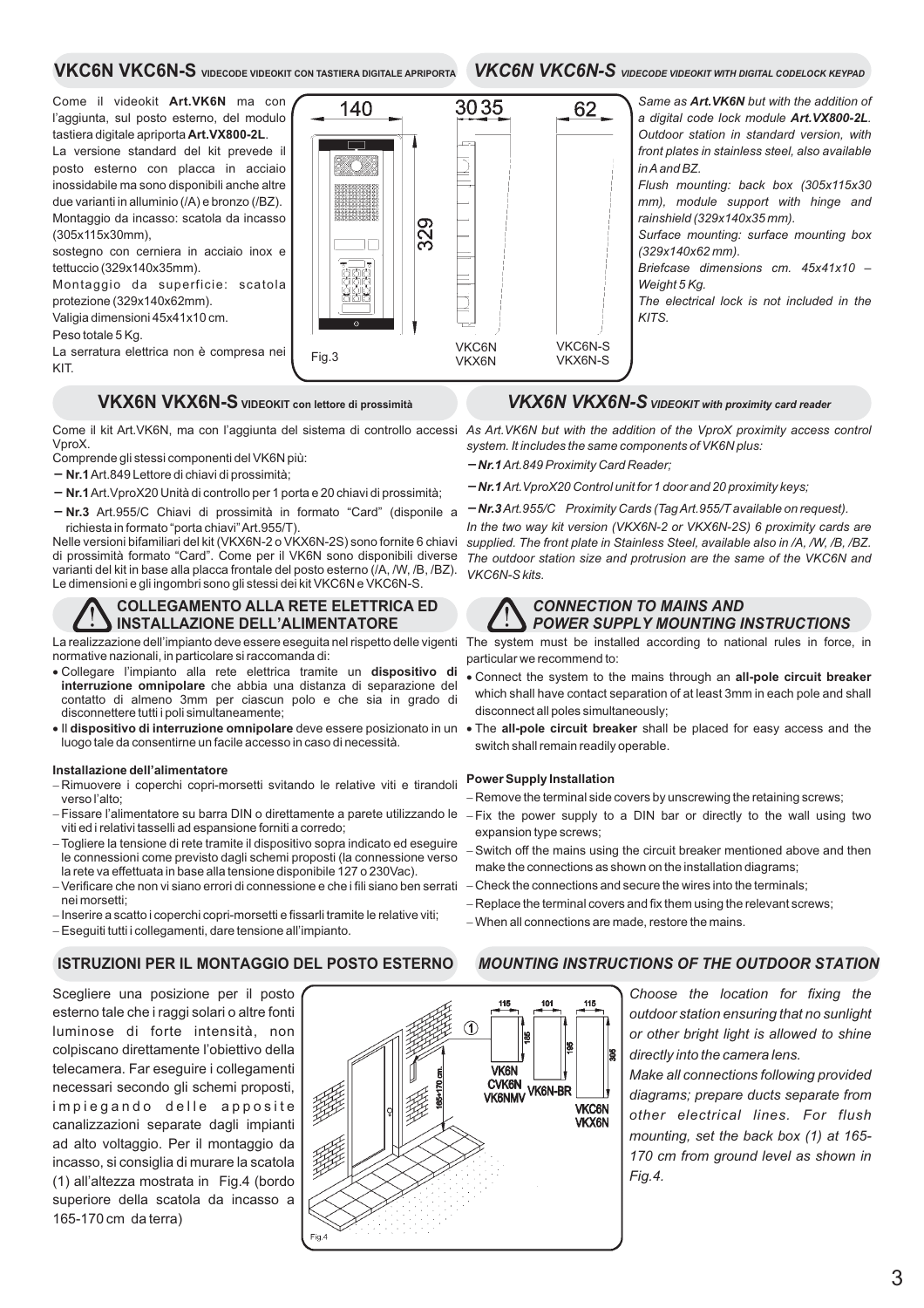# **Montaggio da incasso (Fig.5) (Art.VK6N, VK6NMV, CVK6N, VKC6N,**

- Murare la scatola da incasso (1) lasciando dal bordo superiore a terra, 165-170cm come mostrato in figura 4 (pagina 3).
- Accertarsi che i fori di fissaggio presenti nella scatola da incasso siano ben puliti (in caso contrario provvedere alla loro pulizia).
- Montare sulla scatola da incasso il tettuccio antipioggia (2) utilizzando le 4 viti in dotazione (3) come mostrato in figura 5.
- **VKX6N)**<br>
 Murare<br>
dal boome m<br>
 Accerta<br>
scatola<br>
contrariatipiog<br>
contrariatipiog<br>
dotazio<br>
 Inserire<br>
mità di<br>
scatola<br>
 Passarr<br>
esterno<br>
esterno<br>
 Iuotare<br>
 Iuotare • Inserire la cerniera (4) del gruppo "supporto unità di ripresa" (8) nell'apposita sede della scatola da incasso e fissarla tramite le 2 viti in dotazione (5).
- Passare al collaudo e test dell'impianto prima di completare il montaggio del posto esterno.
- ruotare il supporto (8) verso l'alto e fissarlo alla scatola da incasso, utilizzando la vite (9), l'anello distanziale (10) e la chiave a brucola (11). Ricoprire la sede della vite con il coperchio in plastica (12) in dotazione. **\*IMPORTANTE!**

Applicare del silicone sulla superficie posteriore del tettuccio, prima di fissarlo alla scatola da incasso, per sigillare la scatola contro eventuali infiltrazioni d'acqua.

### **Montaggio a filo muro (Fig.6) (Art.VK6N-S, VK6NMV-S, CVK6N-S, VKC6N-S, VKX6N-S)**

- .<br>.<br>. Installare a filo muro, alle quote mostrate in (Fig.4 di Pagina 3), la scatola di protezione (1) utilizzando le quattro viti ad espansione (3).
- Fissare la cerniera (4) del gruppo "supportounità di ripresa" (8, utilizzando le due viti in dotazione (5).
- Passare al collaudo e test dell'impianto prima di completare il montaggio del posto esterno.
- Ruotare il supporto (8) verso l'alto e fissarlo alla scatola, utilizzando la vite (9), l'anello distanziale (10) e la chiave a brucola (11). Ricoprire la sede della vite con il coperchio in plastica (12) in dotazione.

### **Art.VK6NBR Montaggio del posto esterno (Fig.7)**

- . . . . . . . Nel caso di montaggio da superficie, fissare (alle quote di Fig.4 Pagina 3) la scatola a muro con le 4 viti fornite a corredo ed i relativi tasselli ad espansione e procedere con i passi successivi tenendo presente di dover fissare la scatola da incasso (1) alla scatola da superficie invece di murarla.
- Murare la scatola da incasso (1) lasciando dal bordo superiore a terra, 165-170cm come mostrato in figura 4 (pagina 3).
- Accertarsi che i fori di fissaggio presenti nella scatola da incasso siano ben puliti (in caso contrario provvedere alla loro pulizia).
- Collegare il connettore (6) all'unità di ripresa  $(2)$
- Sostenendo l'unità di ripresa, passare al collaudo e test dell'impianto prima di completare il montaggio del posto esterno.
- Inserire ciascuna delle 2 viti in dotazione (4) nelle relative boccole (3) e quindi negli appositi fori dell'"unità di ripresa" (2) per fissare quest'ultima alla scatola da incasso (1).
- Completare il montaggio del posto esterno avvitando i 2 riporti "copri-boccola" ( 5) alle 2 boccole (3).



# *Flush mounting (Fig.5) (Art.VK6N, VK6NMV, CVK6N, VKC6N,*

- *Flush the back box (1) into the wall at 165- 170 cm from ground level (Fig.4 Page 3).*
- *If necessary clean and tidy the fixing holes for module support and other various holes. Fix the rainshield (2) by using the four screws*
- *provided (3).*
- *VKX6N)*<br>
 Flush ti<br>
170 cm<br>
 If neces<br> *Vix the*<br>
 Fix the<br> **Provide Scratch Provideo**<br>
 Test the outdool<br>
 Rotate *Insert the hinge (4) of the front support (8) into the back box and fix it by using the two screws provided (5).*
- *Test the system and then complete the outdoor station mounting.*
- *Rotate the support (8) and fix it to the back box with the screw (9), the plastic spacer (10) and the alan key provided (11). Mask the screw by using the plastic cover (12) provided.*

### *\*IMPORTANT!*

*Note: to avoid water infiltrations apply silicon sealing to the back surface of the rainshield then fix it to the back box by using the four screws provided.*

### *Surface mounting (Fig.6) (Art.VK6N-S, VK6NMV-S, CVK6N-S, VKC6N-S, VKX6N)*

.<br>.<br>.<br>. *Fix surface box (1) to the wall at 165-170 cm from ground level (Fig.4on Page 3) by using the four expansion type screws (3) provided.*

*Fix hinge (4) of the front support (8) using the two screws provided (5).*

*Test the system and then complete the outdoor station mounting.*

*Rotate the support (8) and fix it to the back box with the screw (9), the plastic spacer (10) and the alan key provided (11). Mask the screw by using the plastic cover (12) provided.*

### *Art.VK6NBR Outdoor Station Mounting (Fig.7)*

- . . . . . . *For surface mounting, fix surface box to the wall at 165-170 cm from ground level (Fig.4 on Page 3) using the four expansion type screws provided. Continue as described below but first fix the back box (1) to the surface box instead of flushing it into the wall.*
- *Flush into the wall the back box (1) at 165- 170 cm from ground level (Fig.4 Page 3).*
- *If necessary clean and tidy the fixing holes for module support and other various holes.*
- *Insert the connector (6) onto the front panel(2).*
- *Test the system and then complete the outdoor station mounting.*
- *Fix the front panel (2) into the back box (1) by inserting first the 2 screw (4) into the 2 bushes (3) and then into the front panel through the relevant holes.*
- *Cover the 2 screws (4) by screwing the 2 covers (5) to the 2 bushes (3).*





 $Fig 7$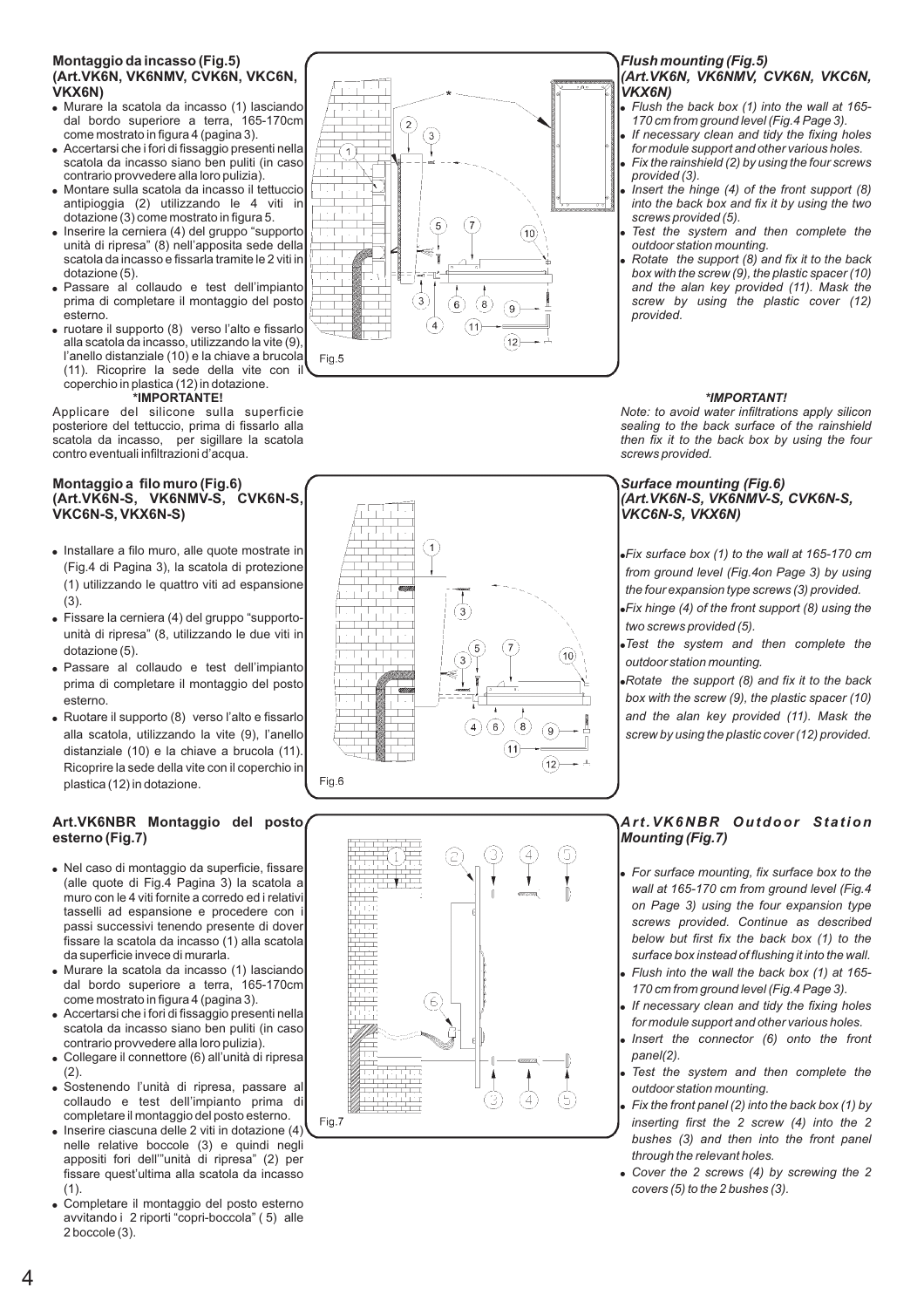

**Fig.8**

l'inserimento dei 4 tasselli ad espansione **B** (fig.9) e, nel caso si impieghi, prendere il **C** riferimento per la scatola da incasso (fig.9), che dovrà essere murata in posizione

centrale rispetto all'apertura **D**, al fine di agevolare il passaggio dei fili come mostrato in **fig.9**.

- Murare (se impiegata) la scatola da incasso<sup>(1)</sup> C, eseguire i 4 fori ed inserire i tasselli ad espansione **B**. Passare i cavi nell'apertura **D** e fissare la piastra **A** con le 4 viti **E** (fig.9), utilizzando un cacciavite a croce.
- Appoggiare la scheda di connessione F sulla piastra A come Unclip the PCB F (fig.9), rotate it 90<sup>o</sup> anticlockwise and fit it into its mostrato in fig.9; inserire<sup>(2)</sup> i fili (che devono essere più corti possibile) nelle morsettiere **G** ed **H** e serrare con un cacciavite a taglio.
- **Fissati i fili, sfilare la scheda di connessione F (fig.9), ruotarla di** mostrato i n **fig.10**. 90º in senso antiorario ed infilarla nella propria sede come

### **Applicazione del Videocitofono alla piastra**

- **Avvicinare, come da fig.10, il videocitofono L alla piastra A per As shown in fig.10, move the videophone L close to the mounting** agevolare la connessione del flat **I**.
- · Come mostrato in fig.10 inserire il connettore del flat I, che **M** della scheda di connessione F. fuoriesce dalla parte posteriore del videocitofono, nel connettore
- videocitofono L con i 4 incastri N della piastra A, appoggiare il compiendo un movimento come mostrato dalle frecce in fig.10. video sulla piastra e spingerlo verso il basso fino allo scatto,
- il dente **O** verso il muro e, contemporaneamente, tirare il Per rimuovere il videocitofono, spingere con un cacciavite a taglio videocitofono verso l'alto.

### **Note**

Si consiglia di utilizzare una scatola da incasso (non in dotazione **(1)** e reperibile sul mercato) al fine di contenere l'eventuale lunghezza eccedente dei fili.

<sup>(2)</sup> I collegamenti alla morsettiera devono essere eseguiti *relevant wiring diagrams.* rispettando gli schemi forniti a corredo del videocitofono (per applicazioni differenti da quelle degli schemi standard, rivolgersi al proprio rivenditore).

### *Installing the Videophone onto mounting plate*

*housing as shown in fig.10.* 

*them using a terminal screwdriver.*

*Phillips screwdriver.*

plate **A** so that the ribbon cable will reach the connector **I**.

 $\bullet$  Once the back box  $\overset{\tau\bar{\jmath}}{\sim}$  **C** 

*the wall plugs B. Thread the cables through the opening D and fix* the mounting plate **A** to the wall with the 4 screws **E (fig.9**), using a The PCB **F** against the mounting plate **A** as shown in fig.9; *insert the wires'<sup>2)</sup> (As short as possible) into terminals G-H. Secure* 

*(fig.9)* which must be flushed into the wall in

*line with the opening D as shown in fig.9. Once the back box*<sup>(1)</sup> C is flushed into the wall *(if used), drill the four fixing holes and insert*

**D** as shown in **fig.9** 

- **As shown in fig.10**, connect the female plug on the ribbon cable I coming from the videophone to the male plug connector **M** on the *F PCB .*
- **Facendo corrispondere le 4 fessure presenti sulla base del** *Place the videophone L against the 4 hooks N on the mounting A plate and push down: the videophone will automatically lock into place using clasp O as shown in fig.10.* 
	- To remove the videophone from the wall, push the clasp **O** in the *direction of the wall with a screwdriver and at the same time push the videophone upwards.*

### *Notes*

*We recommend using a back box in order to contain excess wire (1) behind the back plate.*

*The wires must be connected to the terminals as shown on the (2)*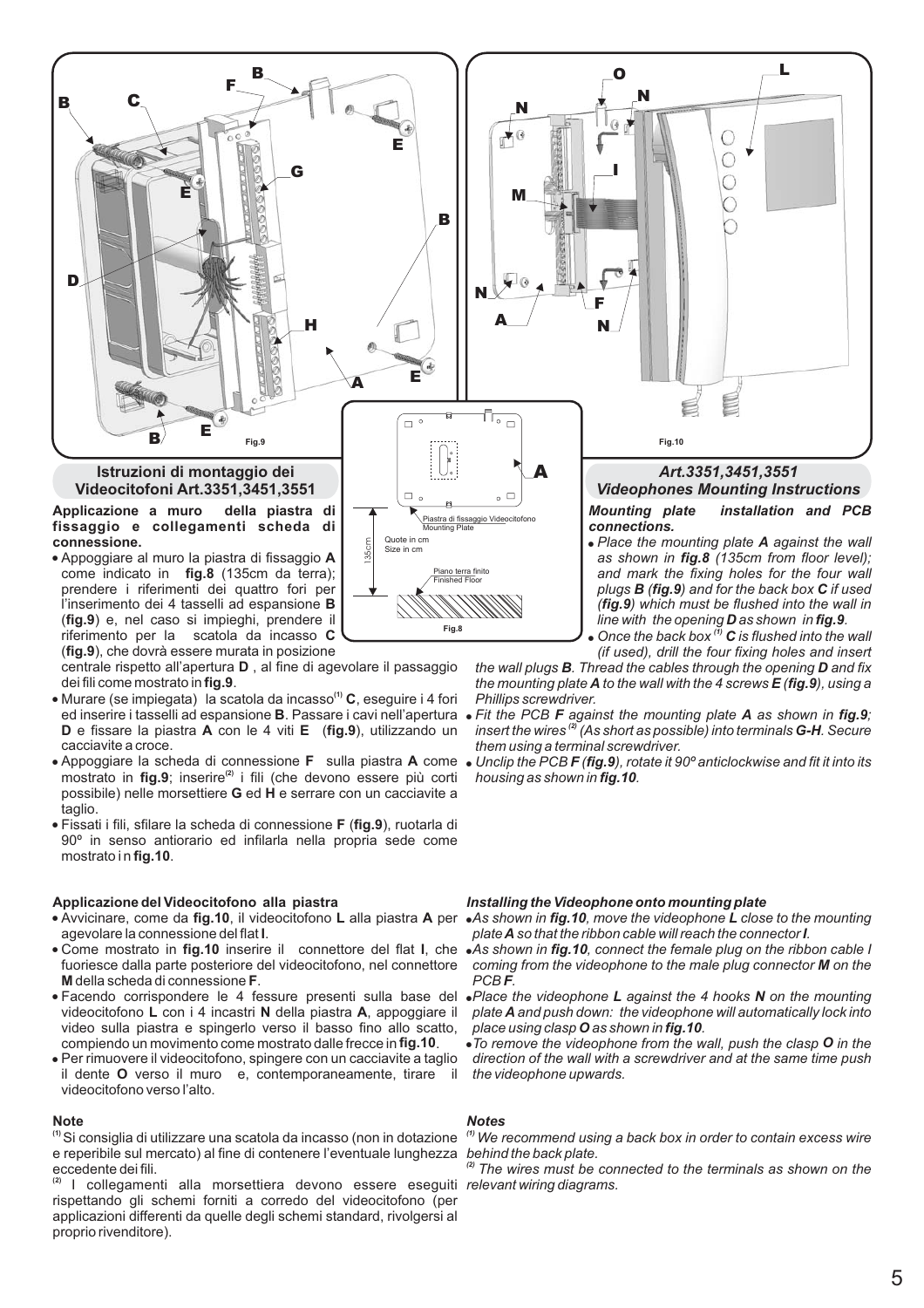### **SEGNALI** *SIGNALS*

La **Tabella 1** mostra i segnali dei videocitofoni Art.3351, 3451 e 3551 in *Table 1 shows the videophones Art.3351,3451,3551 connections relevant* relazione ai morsetti della scheda di connessione fornita a corredo *to the terminals of the PCB connection provided with the Art.3980 (Fig.11).* dell'art.3980 (**fig.11**).



### **COMPATIBILITÀ CON I PRECEDENTI KIT VK6** *PREVIOUS VK6 KITS COMPATIBILITY*

Gli Art.3351, 3451 e 3551 sono pienamente compatibili con tutti i kit VK6 The videophone models 3351,3451,3551 are fully compatible with all prodotti fino ad oggi.

| Tensioni di alimentazione<br>Videocitofono<br>Memory Board (solo per Art.3551)                     | : 22-24 Vac<br>:12Vdc $(+1V -4V)$ |
|----------------------------------------------------------------------------------------------------|-----------------------------------|
| Assorbimento a riposo<br>Videocitofono<br>Memory Board (solo per Art.3551)                         | :100 $mA$<br>:180 $mA$            |
| Assorbimento massimo in funzione<br>Videocitofono / Videophone<br>Memory Board (solo per Art.3551) | :1.4A Max<br>:180 $mA$            |
| Temperatura di lavoro                                                                              | $: -10 + 50 C^{\circ}$            |

### **SEZIONE DEI FILI** *WIRES & SECTIONS*

### **NOTA IMPORTANTE**

coppie di fili intrecciati: una coppia per la linea video (morsetti "1" e "15", segnali "V2" e "V1") ed una coppia per quella audio (morsetti "2" e "6", segnali "**2**" ed "**1**"). **1**" e "**15 V2**" e "**V1**") ed una coppia per quella audio (morsetti "2" e "6

### **Dal trasformatore al videocitofono max 20 mt.:**

2 fili da 1 mm<sup>2</sup> (e 2 fili 0,35mm<sup>2</sup> con l'alimentatore Art.850K/MV nel kit VK6NMV).

### **Dal videocitofono al posto esterno:**

|  |  | per VK6N, VK6NMV, VKC6N, VKX6N |  |  |
|--|--|--------------------------------|--|--|
|--|--|--------------------------------|--|--|

| fino a 50m    | : tutti i fili da 0.35 mm <sup>2</sup> .                                        |
|---------------|---------------------------------------------------------------------------------|
| da 50 a 100m  | : fili + e - da 0.75 mm <sup>2</sup> ; tutti gli altri da 0.5 mm <sup>2</sup> . |
| da 100 a 200m | : fili + e - da 1.5 mm <sup>2</sup> ; tutti gli altri da 0.75 mm <sup>2</sup> . |
|               | per il CVK6N                                                                    |
| fino a 50m    | : fili + e - da 0.5 mm <sup>2</sup> ; tutti gli altri 0.35 mm <sup>2</sup> .    |
| da 50 a 100m  | : fili + e - da 1 mm <sup>2</sup> ; tutti gli altri 0.5 mm <sup>2</sup> .       |
| da 100 a 200m | : fili + e - da 2 mm <sup>2</sup> ; tutti gli altri 0.75 mm <sup>2</sup> .      |

**Tabella1/Table 1**

*previous VK6 kits.*

### **SPECIFICHE TECNICHE** *TECHNICAL SPECIFICATIONS*

| <b>Working Voltages</b><br>Videophone<br>Memory Board (only for Art. 3551) | :22-24Vac<br>:12Vdc (+1V -4V) |
|----------------------------------------------------------------------------|-------------------------------|
| Stand-by absorption<br>Videophone<br>Memory Board (only for Art. 3551)     | :100 $mA$<br>:180mA           |
| Max absorption on call<br>Videophone<br>Memory Board (only for Art. 3551)  | :1.4A Max<br>:180 $mA$        |
| <b>Working Temperature</b>                                                 | : -10 +50 $C^{\circ}$         |

### *IMPORTANT NOTE*

Per le connessioni Video e quelle audio, suggeriamo di utilizzare delle Video connections and Audio connections must be wired in twisted pair : pair *the video lines (terminals " " and " " signals " " and " "), pair the audio lines (terminals " " and " " signals " " and " "). 1" and "15" signals "V2" and "V1* "2" and "**6**" signals "2" and "**1** 

### *Between transformer and videophone 20 mt max:*

2 wires 1 mm<sup>2</sup> (plus 2 wires 0,35 mm<sup>2</sup> with power supply Art.850K/MV in *VK6NMV).*

### *Between videophone and outdoor station:*

| For VK6N, VK6NMV, VKC6N, VKX6N |                                                                                            |  |
|--------------------------------|--------------------------------------------------------------------------------------------|--|
| up to 50 mt                    | : all wires $0.35$ mm <sup>2</sup> .                                                       |  |
| from 50 to 100 mt              | : wires + and $-$ 0.75 mm <sup>2</sup> ; other wires 0.5 mm <sup>2</sup> .                 |  |
|                                | from 100 to 200 mt : wires + and $-1.5$ mm <sup>2</sup> ; other wires 0.75 mm <sup>2</sup> |  |
|                                | <b>For CVK6N</b>                                                                           |  |
| up to 50 mt                    | : wires $+$ and $-$ 0.5 mm <sup>2</sup> ; other cables 0.35 mm <sup>2</sup> .              |  |
| from 50 to 100 $\,$ mt         | : wires $+$ and $-1$ mm <sup>2</sup> : other cables 0.5 mm <sup>2</sup> .                  |  |
| from 100to 200 mt              | : wires + and $-2$ mm <sup>2</sup> ; other cables 0.75 mm <sup>2</sup> .                   |  |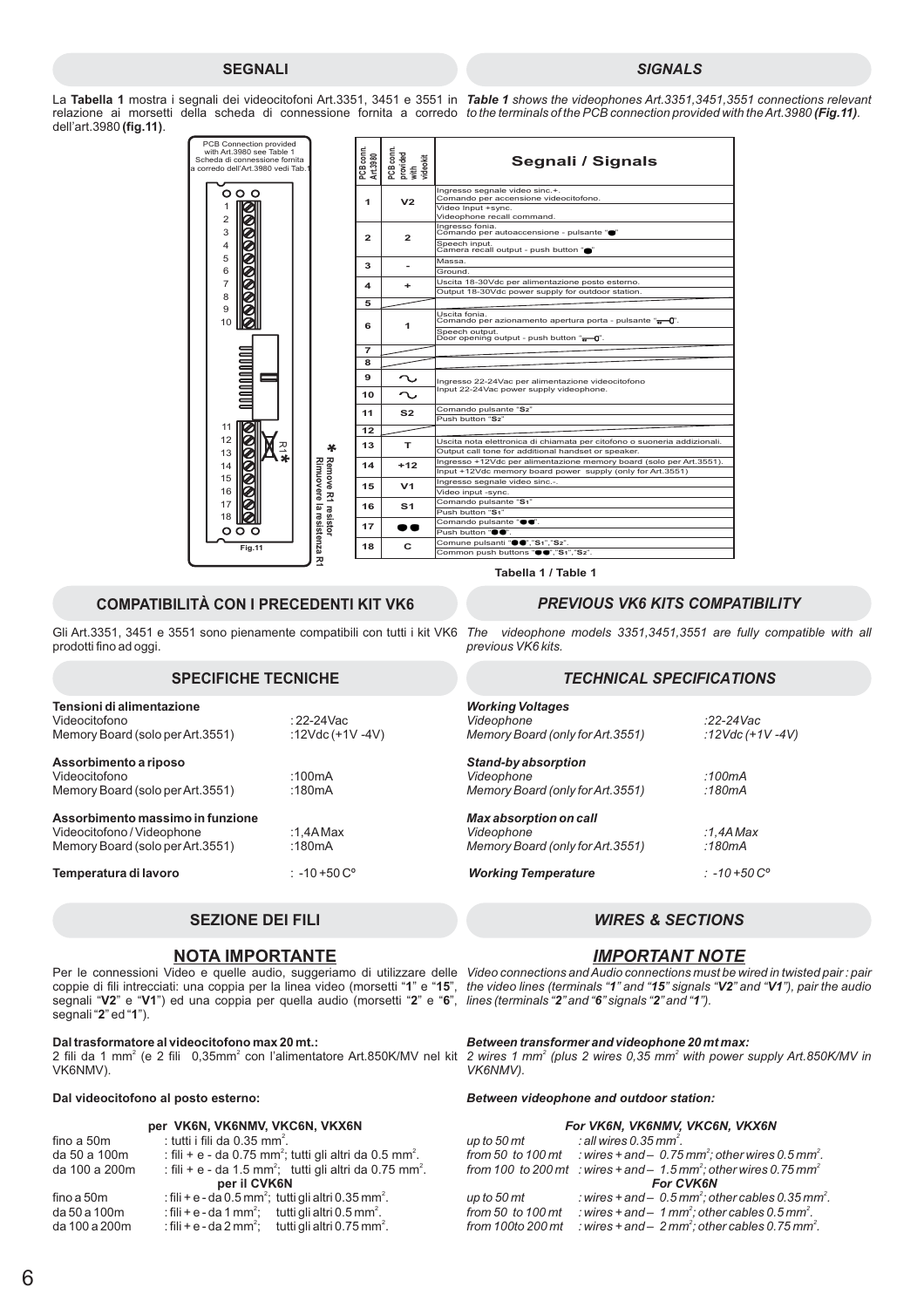### **INSTALLAZIONE E COLLAUDO IMPIANTO** *INSTALLATION AND TESTING*

- Eseguire tutti i collegamenti secondo gli schemi proposti.
- Verificare la corretta esecuzione delle connessioni e dare tensione all' impianto.
- Controllare che i led di illuminazione del porta cartellino siano accesi. Premere il pulsante di chiamata (Rif.6 Pag.8):
- se l'installazione è stata eseguita correttamente, l'altoparlante interno al videocitofono (con cornetta agganciata) emetterà una nota modulata per 3 sec (regolare il volume della nota, agendo sul relativo controllo Rif.11 Pag.8) e contemporaneamente il monitor mostrerà l'immagine ripresa dalla telecamera.
- $\bullet$ Ottimizzare la qualità dell' immagine agendo sulle slitte di regolazione contrasto le luminosità \* (rif. 9 e 10 pag.8).
- $\bullet$ Verificare la qualità audio (di fabbrica i circuiti sono tarati per un ottimo livello audio) del sistema sollevando la cornetta per conversare con il posto esterno e, se necessario, eseguire le regolazioni dei volumi tramite i trimmer presenti sul retro di quest'ultimo:

 $\blacktriangleright$ agire sul trimmer $\mathbb K$ per il volume dello speaker del posto esterno;

 $\blacktriangleright$ agire sul trimmer $\bigcirc$  per il volume del microfono del posto esterno.

- Nel caso si sentano dei fischi (effetto Larsen), diminuire il livello dei volumi.
- Premere il tasto **not**per aprire la serratura elettrica.
- . Nel VIDECODE KIT Art.VKC6N verificare il corretto azionamento della serratura elettrica, anche tramite la digitazione del codice utente sulla tastiera del Art.VX800-2L. Per la programmazione del VX800-2L leggere le istruzioni allegate.
- Nel VIDEPROX KIT Art.VKX6N verificare il corretto azionamento della serratura elettrica avvicinando le carte di prossimità (Art.855C) al lettore (Art.849) incorporato nel posto esterno. Per il funzionamento del VproX 20 e la sua programmazione, fare riferimento alle istruzioni allegate.
- memoria video (incorporata nel videocitofono) facendo riferimento alle relative istruzioni fornite a corredo.

Il videocitofono si spegne riagganciando la cornetta o trascorsi 2 minuti dalla ricezione della chiamata.

L'auto-accensione può essere:

audio e video sollevando la cornetta;

solo video premendo il tasto "...

pagina 4) il montaggio del posto esterno.

Se si manifestano problemi di funzionamento, si consiglia di effettuare i seguenti *if the system doesn't works, make the following preliminary tests:* controlli preliminari:

- verificare che sia presente la tensione di rete sui morsetti 230Vac (o 127Vac) e 0 del trasformatore di alimentazioneArt.850K. Verificare la tensione di uscita "24Vac" del trasformatore: l'eventuale assenza di tale  $\bullet$
- tensione può essere causata dall'interruzione del fusibile da 1,6A; prima di sostituire il fusibile interrotto, con uno avente le stesse caratteristiche, accertarsi che non ci siano cortocircuiti o un anomalo sovraccarico.  $\ddot{\phantom{0}}$
- Verificare la tensione fra i morsetti + e -: dovrebbe essere compresa fra 18 e 30Vdc.  $\bullet$
- Verificare, sul retro del posto esterno, che il connettore per i collegamenti sia inserito correttamente negli appositi pin, che i fili di connessione siano inseriti nei morsetti giusti e che siano saldamente serrati.  $\bullet$

Se i precedenti controlli sono andati a buon fine, ma continuano a manifestarsi dei difetti, si consiglia di procedere alla misurazione delle tensioni ed alla verifica dei segnali presenti sui morsetti durante il funzionamento. Le misurazioni vanno eseguite in riferimento al morsetto di massa " ": **-**

### **Morsetto Stato**

**S**

| 2              | +12V a riposo.                                                                                                                                                                     | 2  |
|----------------|------------------------------------------------------------------------------------------------------------------------------------------------------------------------------------|----|
|                | +3,5V con pulsante "auto-accensione" • premuto.<br>+0,6V e segnale fonico, con cornetta sollevata (fonia dal microfono<br>posto esterno verso auricolare cornetta).                |    |
| 1              | +12V a riposo.<br>0V con pulsante "apri-porta" $\blacksquare$ premuto.<br>+4V e segnale fonico, con cornetta sollevata (fonia da<br>microfono<br>cornetta verso altoparlante P.E.) | 1  |
| V2             | 0V a riposo.<br>Segnale video sinc. + mm dopo la chiamata o autoaccensione<br>(comando per accensione videocitofono).                                                              | V2 |
| V <sub>1</sub> | 0V a riposo.<br>Segnale video sinc. _ \\"\"\" dopo la chiamata o autoaccensione.                                                                                                   | V1 |
| т              | OV a riposo.<br>$\Pi \Pi \Pi$ durante la ricezione della chiamata.                                                                                                                 |    |

Durante l'apertura della serratura elettrica.

- 
- *Carry out connections accurately using wiring diagram provided.*
- $\bullet$ *Be sure that all connections are well made and then power on the system.*
- $\bullet$ *Check that card name illumination leds are switched on.*
- *Press call button (Ref.6 Page.8): an electronic tone will be heard from the videointercom (the handset must be replaced) for 3 seconds (During this time adjust the call tone volume by operating the relevant control*  $\bullet \bullet \bullet$  Ref.11 Page.8), at the same time the
- *videophone will light up and the picture will appear.*
- **Set the Contrast and the Brightness**  $*$  **to adjust the quality of picture, by** *operating the relevant controls (Ref.9 and 10 page 8).*
- *Verify the audio quality(all circuits are adjusted to have an optimum audio quality) by picking up the handset and talking with the outdoor station. If necessary adjust the volume levels by operating trimmers that are located on the back side of outdoor station:*

 $\bullet$  operate trimmer $\mathbb N$ to adjust the speaker volume of outdoor station.

 $\bullet$  operate trimmer $\bigcirc$  to adjust the microphone volume of outdoor station. *If it is necessary, reduce volumes to avoid feedback.*

- Press button  $\overline{\mathbf{t}}$  to operate the electric lock.
- In the VIDECODE Art. VKC6N the electric lock can be operated by typing *in the access code previously stored on the codelock Art.VX800-2L. To programArt.VX800-2L see attached specifications.*
- . In the VIDEPROX Art. VKX6N the electric lock can be activated by placing *near the card reader (Art.849) the provided proximity cards (Art.955/C). For VproX 20 operating mode and programming make reference to the enclosed instructions.*
- Nei VIDEOKIT Art.VK6NMV verificare il corretto funzionamento della In the VIDEOKITS Art.VK6NMV verify all memory board functionality by *making reference to relevant enclosed instructions.*

*The videophone switches off when the handset is replaced or after 2 minutes of conversation. The recall can be:*

- *audio and video by picking up the handset;*
- *only video by pressing the button " ".*

Dopo aver effettuato tutti i controlli, occorre completare (vedi fig.5, 6 e 7 a pictures 5,6 and 7 on page 4) the outdoor station (surface or flush) mounting. *When all tests have been completed,, it is necessary to complete (see*

### **RICERCA GUASTI** *TROUBLESHOOTING GUIDE*

- *Check the mains power between terminals 230 Vac (or 127 Vac) and 0 of power transformerArt.850K.* .
- *Check voltage output "24 Vac" on transformer: if there is no voltage output, be sure that the fuse 1,6A is not cut off; before replacing a fuse with another of same value be sure there are no short circuits or overloads.* .
- *Check the mains between terminals + and -: it must be between 18 and 30 Vdc.* .
- *Be sure that the connector (where all wires from video outdoor station are connected) is well plugged.* .

*In case of others defects, check signals and tensions on the following terminals (referred on ground terminal -), depending on various situations:*

| Terminal<br>2 | <b>State</b><br>+12V in standby.                                                                                                                                                               |
|---------------|------------------------------------------------------------------------------------------------------------------------------------------------------------------------------------------------|
|               | +3,5V with recall button • pressed.<br>+0,6V and audio signal, with picked up handset: audio outdoor station<br>microphone towards handset earphones.                                          |
|               | +12V in standby.<br>OV with door opening $\blacksquare$ button pressed.<br>+4V and audio signal, with picked up handset: audio from handset<br>microphone towards outdoor station loudspeaker. |
| V2            | 0V in standby.<br>Video signal, sync. + www.after call or recall.<br>(videophone power on signal)                                                                                              |
| V1            | 0V in standby.                                                                                                                                                                                 |
|               | 0V in standby.<br>$\Box$ $\Box$ $\Box$ during reception of the call.                                                                                                                           |

*during electric lock opening. S*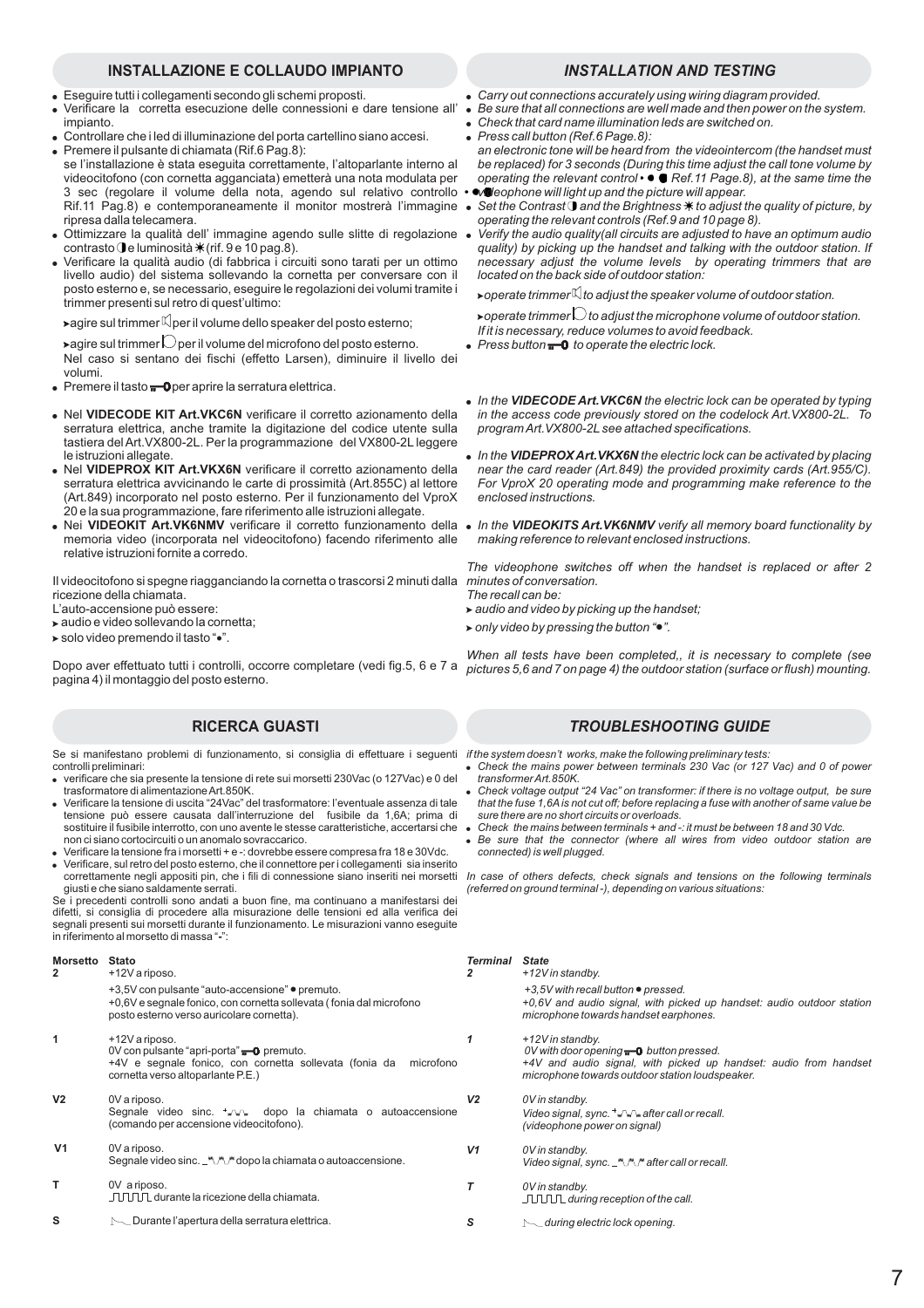**SCHEMA DI INSTALLAZIONE VK6N, VK6N-S, CVK6N, CVK6N-S Videokit bianco e nero e a colori**

### *WIRING DIAGRAM VK6N, VK6N-S, CVK6N, CVK6N-S Videokit B&W or Colour*



### **VIDEOCITOFONO: ART.3351 O 3451**

- 1. Cornetta.<br>2. Schermo
- 2. Schermo.<br>3 Tasto Apri
- Tasto Apriporta.
- 4. Tasto Autoaccensione.<br>5. Tasto di Servizio
- 5. Tasto di Servizio.
- 6. Tasto di Servizio.
- 7. Tasto di Servizio.
- 8. LED "ON".
- 9. Regolazione Contrasto.
- 10. Regolazione Luminosità.
- 11. Regolazione Volume nota di chiamata.
- 12. Ponticelli mobili JP1 e JP2 per chiusura impedenza a  $75\Omega$ .
- 13. Scheda di connessione.

### **POSTO ESTERNO VIDEO: 831K O 831K-COLOR**

- 1. Tettuccio antipioggia (per il VK6N...) o scatola per montaggio a filo muro (per il VK6N..S).
- 2. Tappo di copertura per la vite di fissaggio della placca.
- 3. Obiettivo telecamera CCD.<br>4. 6 LED agli infrarossi (o LED
- 4. 6 LED agli infrarossi (o LED ad emissione di luce bianca per il CVK6N) per l'illuminazione notturna: consentono, in totale assenza di luce, di vedere un visitatore fino ad una distanza di 80cm. Per distanze superiori è necessaria una illuminazione supplementare.
- 5. Portacartellino retroilluminato.<br>6. Tasto di chiamata.
- 6. Tasto di chiamata.<br>7. Altorparlante e rela
- 7. Altorparlante e relativo trimmer di regolazione volume.
- Microfono e relativo trimmer di regolazione del volume.

### *VIDEOPHONE: ART.3351 OR 3451*

- 
- 1. Handset.<br>2. Screen. 2. Screen.<br>3 Door On
- Door Opening Button.
- 4. Video Recall Button.<br>5. Service Button.
- 5. Service Button.<br>6. Service Button.
- 6. Service Button.<br>7. Service Button.
- 7. Service Button.<br>8. "ON" LED.
- 8. "ON" LED.
- 9. Video contrast image adjustment.
- 10. Video brightness image adjustment.<br>11. Electronic call tone volume control.
- 11. Electronic call tone volume control.<br>12. JP1 and JP2 jumpers to close impe **JP1** and **JP2** jumpers to close impedance at  $75\Omega$ .
- 13. PCB connections.

### *VIDEO OUTDOOR STATION: 831K OR 831K-COLOR*

- 1. Rainshield (for VK6N...) or mounting box (for VK6N..S).
- 2. Cover for fixing plate screw.
- 3. CCD camera lens.
- 4. 6 infrared illumination LEDS: they allow you to see the visitor up to 80 cm in a completely dark place; additional illumination is required in case of larger distances. 5. Illuminated card name.
- 6. Call button.
- 7. Loudspeaker for audio reception; trimmer for volume adjustment.<br>8. Microphone: trimmer for sensitivity adjustment.
- Microphone; trimmer for sensitivity adjustment.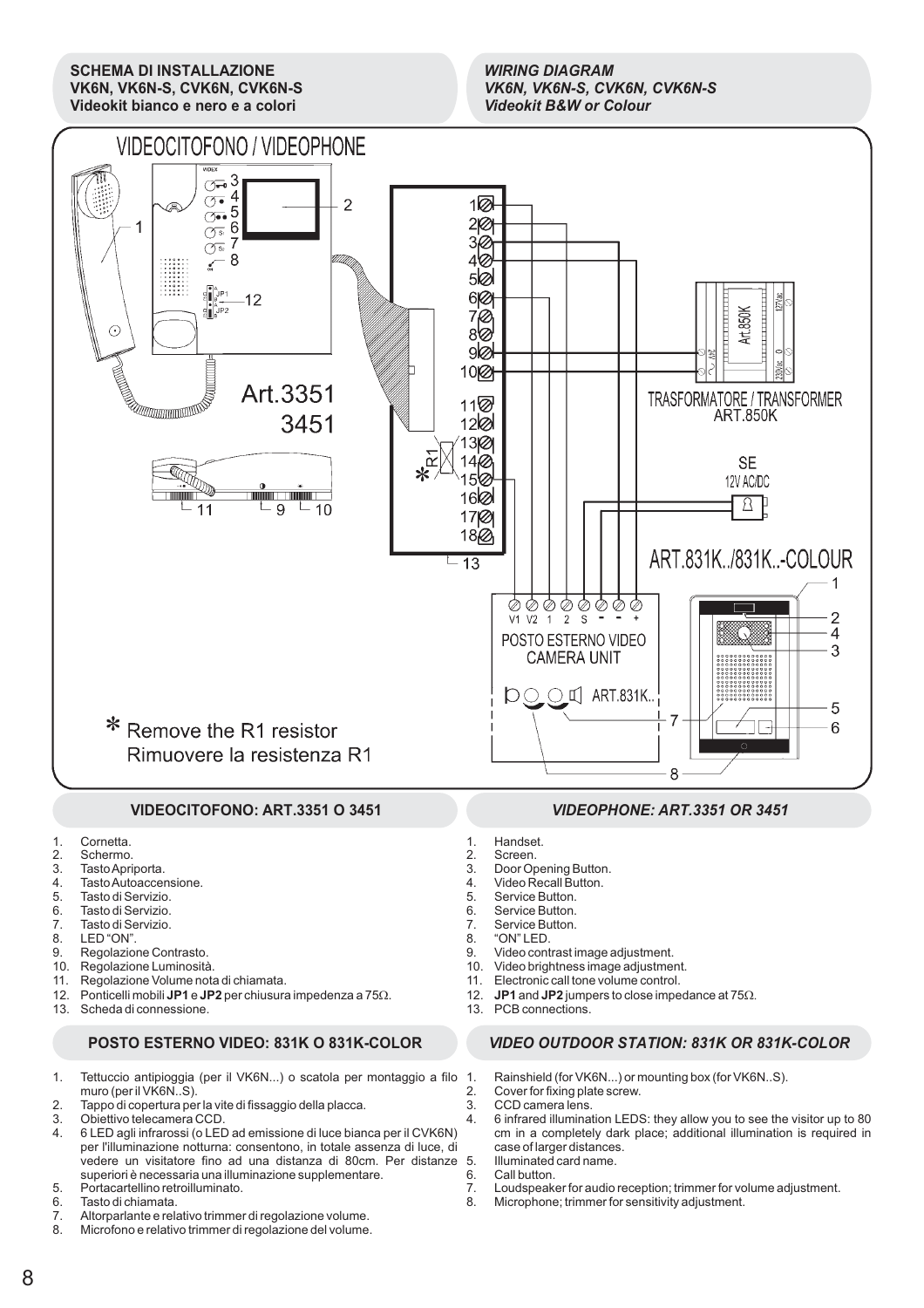**SCHEMA DI INSTALLAZIONE VK6NMV VK6NMV-S VIDEOKIT CON MEMORIA VIDEO**

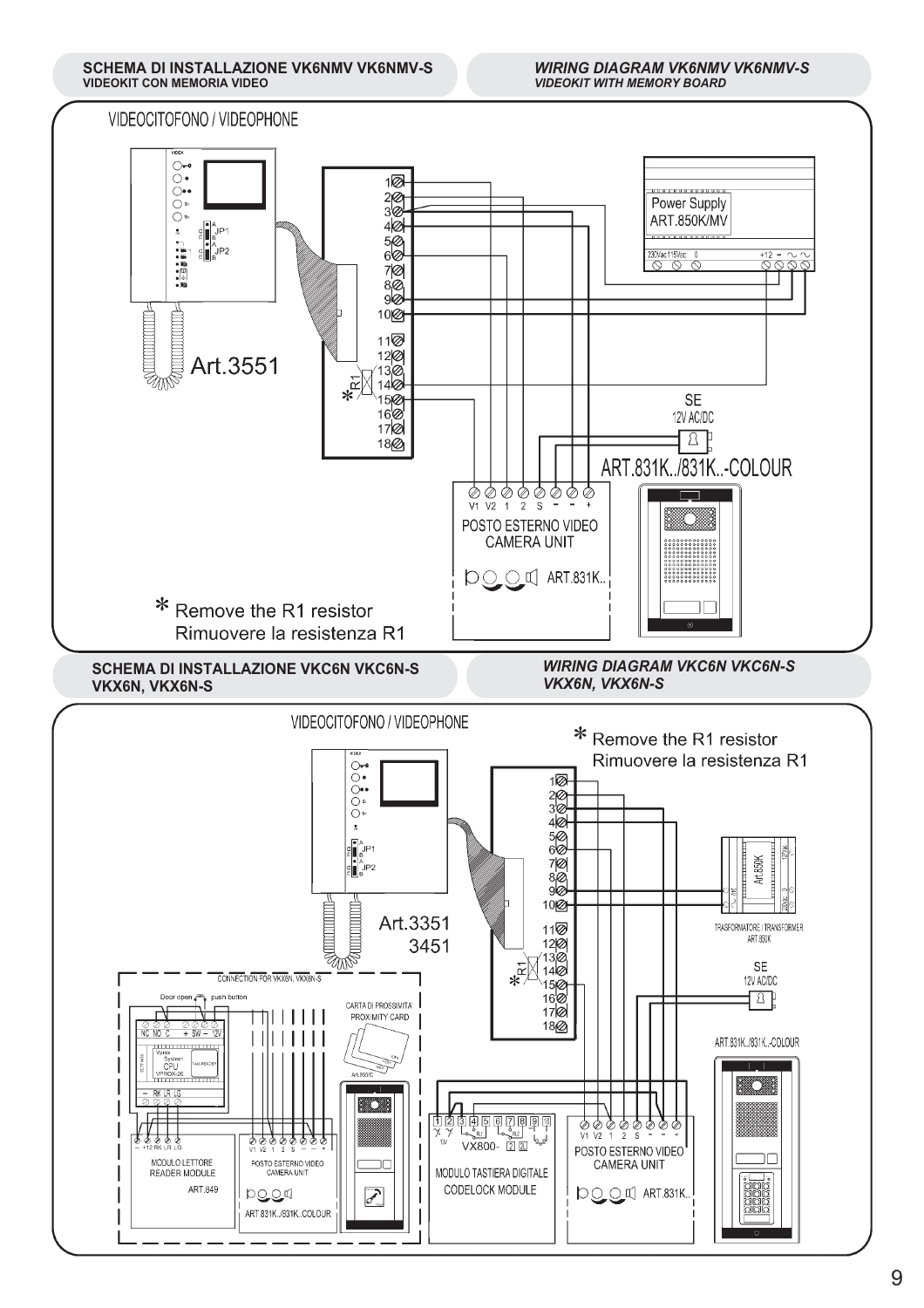**SCHEMA DI INSTALLAZIONE VK6N-2/ VK6N-2S, VKC6N-2/ VKC6N-2S, VKX6N-2/VKX6N-2S**

*WIRING DIAGRAM VK6N-2/ VK6N-2S, VKC6N-2/ VKC6N-2S, VKX6N-2/VKX6N-2S*

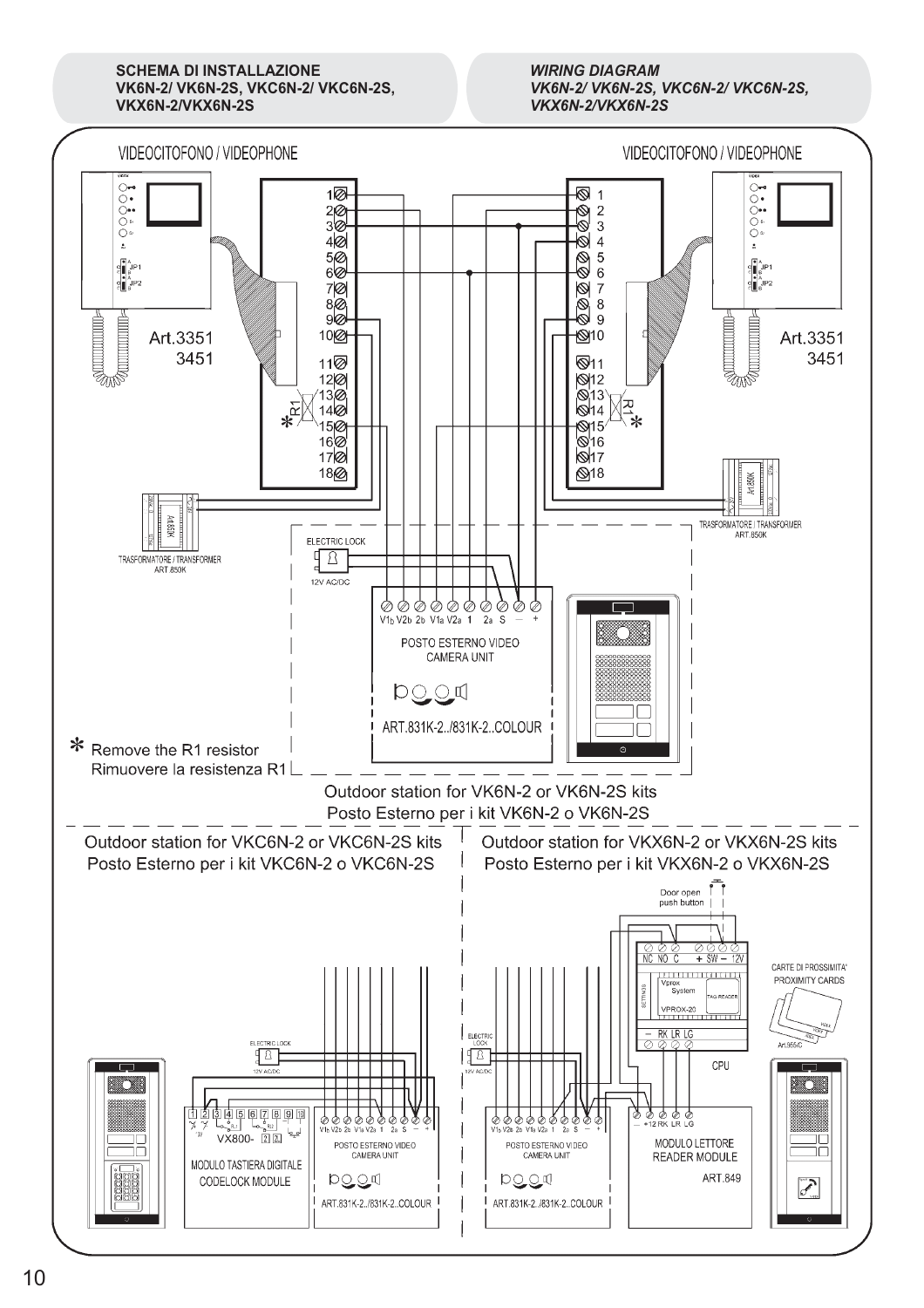### **ACCESSORI** *ACCESSORIES*

dotazione, come mostrato dallo schema sottostante. Ciascun videocitofono *provided, by making the connections described; every additional* addizionale necessita di un trasformatore di alimentazioneArt.850K.

video. E' possibile collegare un citofono Art. 3111 o un altoparlante An intercom Art.3111 or an additional loudspeaker Art.512A can be supplementareArt. 512A in parallelo a ciascun videocitofono. **caso di più videocitofoni collegati in parallelo, per ognuno di essi ad** *videophones in a parallel connection (to adjust the impedance of the* **eccezione dell'ultimo (normalmente quello più lontano), spostare i due jumper in posizione "A" al fine di adattare l'impedenza del segnale** *connected), put the JP1 and JP2 jumpers in position . "A"*

È possibile collegare altri videocitofoni in parallelo (Max 3) a quello in *Two more videophones can be connected in parallel (max 3) to the one* **L'impostazione standard per i jumper JP1 e JP2 è in posizione "B": nel** *videophone's jumpers JP1 and JP2 is "B": when you have more videophone needs a transformer Art.850K. The default position for the video signal),for each one except the last (normally the farthest*

*connected in parallel to every videophone.*